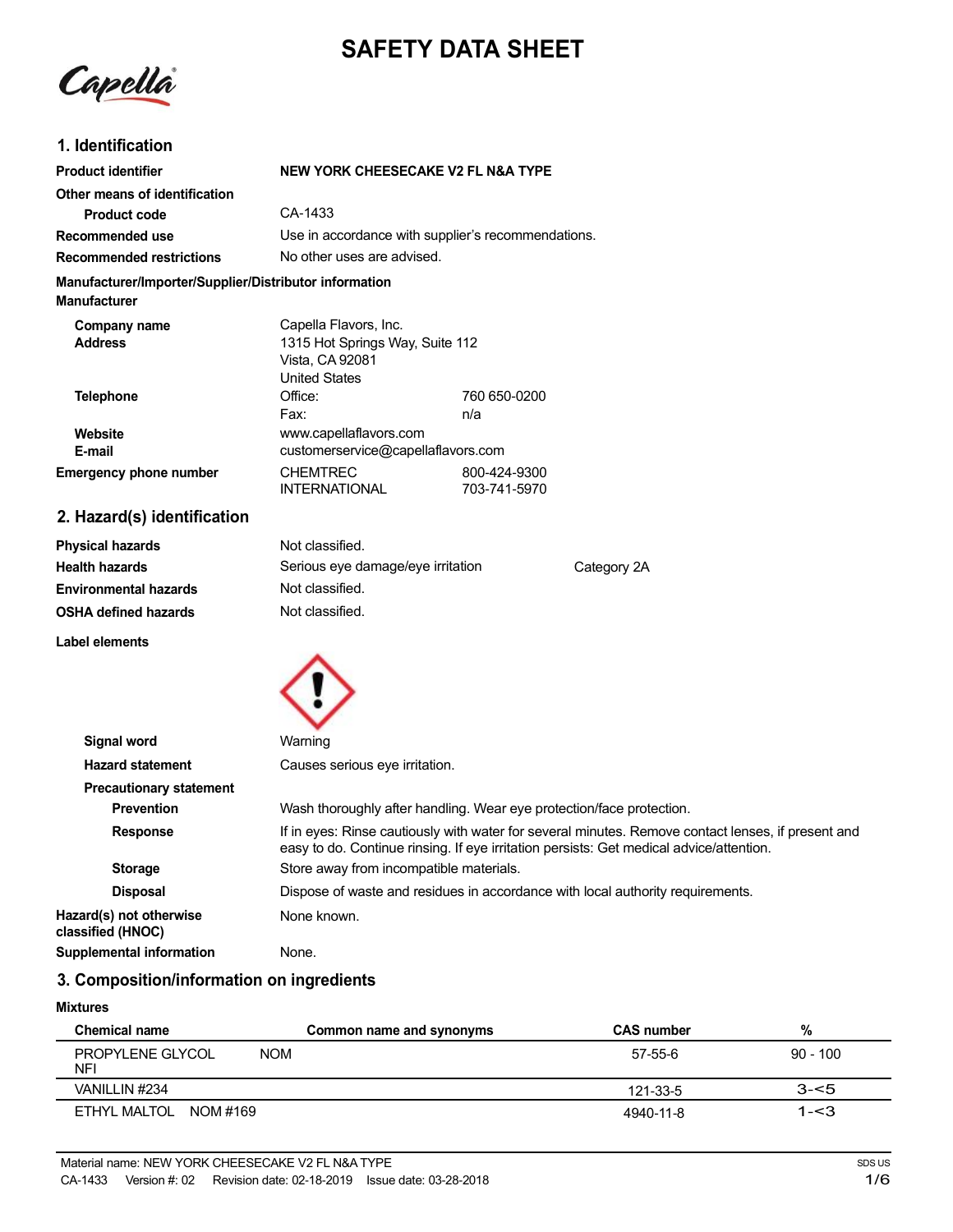| <b>Chemical name</b>                                                         | Common name and synonyms                                                                                                                                                                                                                                                                                                                                                                                                               | <b>CAS number</b> | $\%$    |
|------------------------------------------------------------------------------|----------------------------------------------------------------------------------------------------------------------------------------------------------------------------------------------------------------------------------------------------------------------------------------------------------------------------------------------------------------------------------------------------------------------------------------|-------------------|---------|
| LACTIC ACID LIQUID 88% NOP<br>#101                                           |                                                                                                                                                                                                                                                                                                                                                                                                                                        | 79-33-4           | $1 - 3$ |
| Other components below reportable levels                                     |                                                                                                                                                                                                                                                                                                                                                                                                                                        |                   | $1 - 3$ |
|                                                                              | *Designates that a specific chemical identity and/or percentage of composition has been withheld as a trade secret.                                                                                                                                                                                                                                                                                                                    |                   |         |
| 4. First-aid measures                                                        |                                                                                                                                                                                                                                                                                                                                                                                                                                        |                   |         |
| Inhalation                                                                   | Move to fresh air. Call a physician if symptoms develop or persist.                                                                                                                                                                                                                                                                                                                                                                    |                   |         |
| <b>Skin contact</b>                                                          | Wash off with soap and water. Get medical attention if irritation develops and persists.                                                                                                                                                                                                                                                                                                                                               |                   |         |
| Eye contact                                                                  | Immediately flush eyes with plenty of water for at least 15 minutes. Remove contact lenses, if<br>present and easy to do. Continue rinsing. If eye irritation persists: Get medical advice/attention.                                                                                                                                                                                                                                  |                   |         |
| Ingestion                                                                    | Rinse mouth. Get medical attention if symptoms occur.                                                                                                                                                                                                                                                                                                                                                                                  |                   |         |
| <b>Most important</b><br>symptoms/effects, acute and<br>delayed              | Severe eye irritation. Symptoms may include stinging, tearing, redness, swelling, and blurred<br>vision.                                                                                                                                                                                                                                                                                                                               |                   |         |
| Indication of immediate<br>medical attention and special<br>treatment needed | Provide general supportive measures and treat symptomatically. Keep victim under observation.<br>Symptoms may be delayed.                                                                                                                                                                                                                                                                                                              |                   |         |
| <b>General information</b>                                                   | Ensure that medical personnel are aware of the material(s) involved, and take precautions to<br>protect themselves.                                                                                                                                                                                                                                                                                                                    |                   |         |
| 5. Fire-fighting measures                                                    |                                                                                                                                                                                                                                                                                                                                                                                                                                        |                   |         |
| Suitable extinguishing media                                                 | Alcohol resistant foam. Powder. Carbon dioxide (CO2).                                                                                                                                                                                                                                                                                                                                                                                  |                   |         |
| Unsuitable extinguishing<br>media                                            | Do not use water jet as an extinguisher, as this will spread the fire.                                                                                                                                                                                                                                                                                                                                                                 |                   |         |
| Specific hazards arising from<br>the chemical                                | During fire, gases hazardous to health may be formed.                                                                                                                                                                                                                                                                                                                                                                                  |                   |         |
| Special protective equipment<br>and precautions for firefighters             | Self-contained breathing apparatus and full protective clothing must be worn in case of fire.                                                                                                                                                                                                                                                                                                                                          |                   |         |
| <b>Fire fighting</b><br>equipment/instructions                               | Move containers from fire area if you can do so without risk.                                                                                                                                                                                                                                                                                                                                                                          |                   |         |
| <b>Specific methods</b>                                                      | Use standard firefighting procedures and consider the hazards of other involved materials.                                                                                                                                                                                                                                                                                                                                             |                   |         |
| <b>General fire hazards</b>                                                  | No unusual fire or explosion hazards noted.                                                                                                                                                                                                                                                                                                                                                                                            |                   |         |
| 6. Accidental release measures                                               |                                                                                                                                                                                                                                                                                                                                                                                                                                        |                   |         |
| Personal precautions,<br>protective equipment and<br>emergency procedures    | Keep unnecessary personnel away. Keep people away from and upwind of spill/leak. Wear<br>appropriate protective equipment and clothing during clean-up. Do not touch damaged containers<br>or spilled material unless wearing appropriate protective clothing. Ensure adequate ventilation.<br>Local authorities should be advised if significant spillages cannot be contained. For personal<br>protection, see section 8 of the SDS. |                   |         |
| <b>Methods and materials for</b>                                             | Use water spray to reduce vapors or divert vapor cloud drift.                                                                                                                                                                                                                                                                                                                                                                          |                   |         |
| containment and cleaning up                                                  | Large Spills: Stop the flow of material, if this is without risk. Dike the spilled material, where this is<br>possible. Absorb in vermiculite, dry sand or earth and place into containers. Following product<br>recovery, flush area with water.                                                                                                                                                                                      |                   |         |
|                                                                              | Small Spills: Wipe up with absorbent material (e.g. cloth, fleece). Clean surface thoroughly to<br>remove residual contamination.                                                                                                                                                                                                                                                                                                      |                   |         |
|                                                                              | Never return spills to original containers for re-use. For waste disposal, see section 13 of the SDS.                                                                                                                                                                                                                                                                                                                                  |                   |         |
| <b>Environmental precautions</b>                                             | Avoid discharge into drains, water courses or onto the ground.                                                                                                                                                                                                                                                                                                                                                                         |                   |         |
| 7. Handling and storage                                                      |                                                                                                                                                                                                                                                                                                                                                                                                                                        |                   |         |
| Precautions for safe handling                                                | Avoid contact with eyes. Avoid prolonged exposure. Provide adequate ventilation. Wear<br>appropriate personal protective equipment. Observe good industrial hygiene practices.                                                                                                                                                                                                                                                         |                   |         |
| Conditions for safe storage,<br>including any incompatibilities              | Store in tightly closed container. Store away from incompatible materials (see Section 10 of the<br>SDS).                                                                                                                                                                                                                                                                                                                              |                   |         |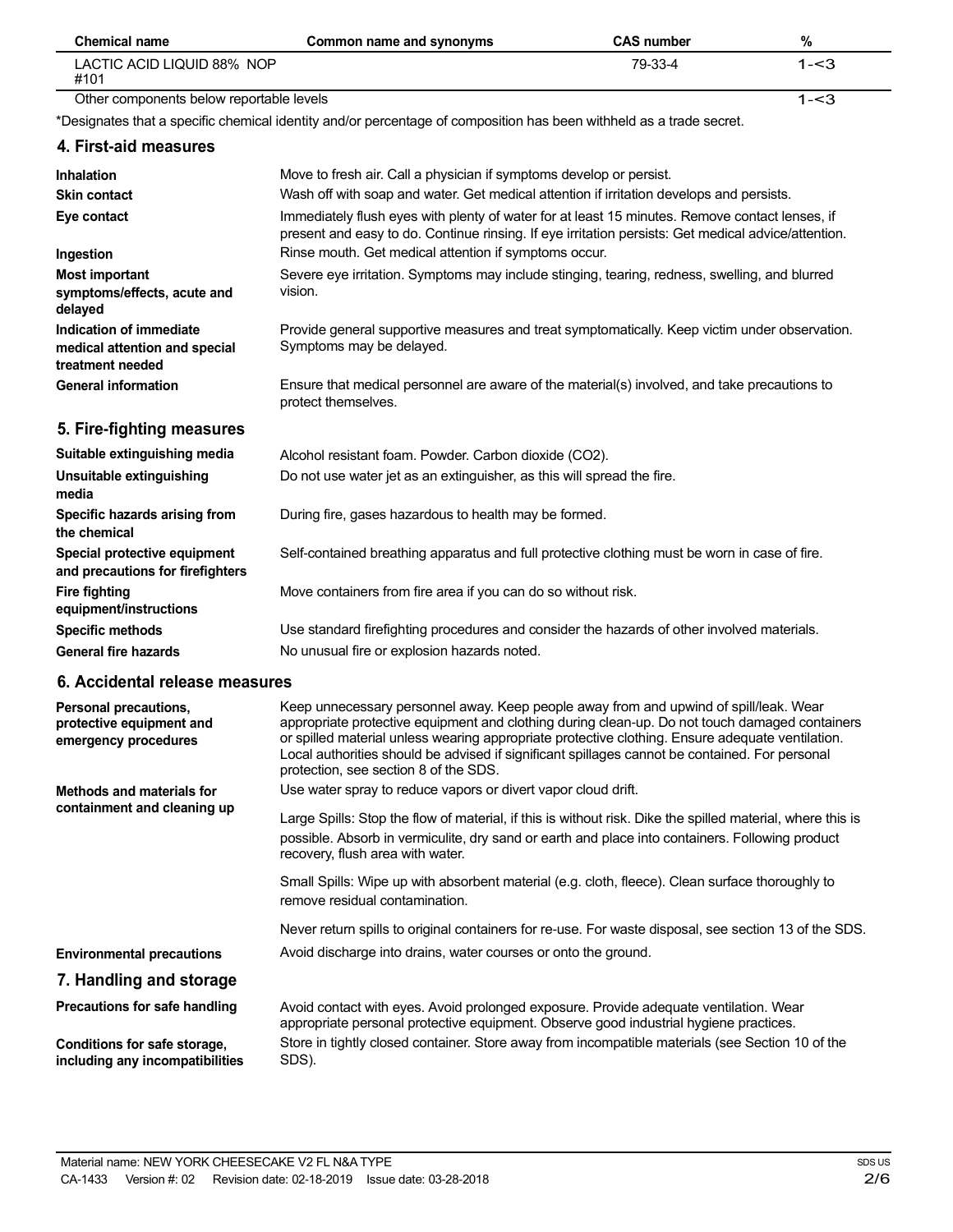## **8. Exposure controls/personal protection**

### **Occupational exposure limits**

The following constituents are the only constituents of the product which have a PEL, TLV or other recommended exposure limit. At this time, the other constituents have no known exposure limits.

|                                           | US. Workplace Environmental Exposure Level (WEEL) Guides                                                                                                                                                                                                                                                                                                                                    |             |          |
|-------------------------------------------|---------------------------------------------------------------------------------------------------------------------------------------------------------------------------------------------------------------------------------------------------------------------------------------------------------------------------------------------------------------------------------------------|-------------|----------|
| <b>Components</b>                         | Type                                                                                                                                                                                                                                                                                                                                                                                        | Value       | Form     |
| PROPYLENE GLYCOL<br>NOM NFI (CAS 57-55-6) | <b>TWA</b>                                                                                                                                                                                                                                                                                                                                                                                  | 10 mg/m $3$ | Aerosol. |
| VANILLIN #234 (CAS<br>$121 - 33 - 5$      | <b>TWA</b>                                                                                                                                                                                                                                                                                                                                                                                  | 10 mg/m $3$ |          |
| <b>Biological limit values</b>            | No biological exposure limits noted for the ingredient(s).                                                                                                                                                                                                                                                                                                                                  |             |          |
| Appropriate engineering<br>controls       | Good general ventilation should be used. Ventilation rates should be matched to conditions. If<br>applicable, use process enclosures, local exhaust ventilation, or other engineering controls to<br>maintain airborne levels below recommended exposure limits. If exposure limits have not been<br>established, maintain airborne levels to an acceptable level. Provide eyewash station. |             |          |
|                                           | Individual protection measures, such as personal protective equipment                                                                                                                                                                                                                                                                                                                       |             |          |
| Eye/face protection                       | Wear safety glasses with side shields (or goggles).                                                                                                                                                                                                                                                                                                                                         |             |          |
| <b>Skin protection</b>                    |                                                                                                                                                                                                                                                                                                                                                                                             |             |          |
| Hand protection                           | Wear appropriate chemical resistant gloves.                                                                                                                                                                                                                                                                                                                                                 |             |          |
| <b>Other</b>                              | Wear suitable protective clothing.                                                                                                                                                                                                                                                                                                                                                          |             |          |
| <b>Respiratory protection</b>             | In case of insufficient ventilation, wear suitable respiratory equipment.                                                                                                                                                                                                                                                                                                                   |             |          |
| <b>Thermal hazards</b>                    | Wear appropriate thermal protective clothing, when necessary.                                                                                                                                                                                                                                                                                                                               |             |          |
| General hygiene<br>considerations         | Always observe good personal hygiene measures, such as washing after handling the material<br>and before eating, drinking, and/or smoking. Routinely wash work clothing and protective<br>equipment to remove contaminants.                                                                                                                                                                 |             |          |

# **9. Physical and chemical properties**

| Appearance                                   |                                               |
|----------------------------------------------|-----------------------------------------------|
| <b>Physical state</b>                        | Liquid.                                       |
| Form                                         | Liquid.                                       |
| Color                                        | Not available.                                |
| Odor                                         | Not available.                                |
| Odor threshold                               | Not available.                                |
| рH                                           | Not available.                                |
| Melting point/freezing point                 | -74.2 $\degree$ F (-59 $\degree$ C) estimated |
| Initial boiling point and boiling<br>range   | 370.76 °F (188.2 °C) estimated                |
| <b>Flash point</b>                           | 212.0 °F (100.0 °C) Closed Cup                |
| <b>Evaporation rate</b>                      | Not available.                                |
| Flammability (solid, gas)                    | Not applicable.                               |
| Upper/lower flammability or explosive limits |                                               |
| <b>Flammability limit - lower</b><br>(%)     | Not available.                                |
| <b>Flammability limit - upper</b><br>$(\%)$  | Not available.                                |
| Explosive limit - lower (%)                  | Not available.                                |
| Explosive limit - upper (%)                  | Not available.                                |
| Vapor pressure                               | 0.17 hPa estimated                            |
| <b>Vapor density</b>                         | Not available.                                |
| <b>Relative density</b>                      | Not available.                                |
| Solubility(ies)                              |                                               |
| Solubility (water)                           | Not available.                                |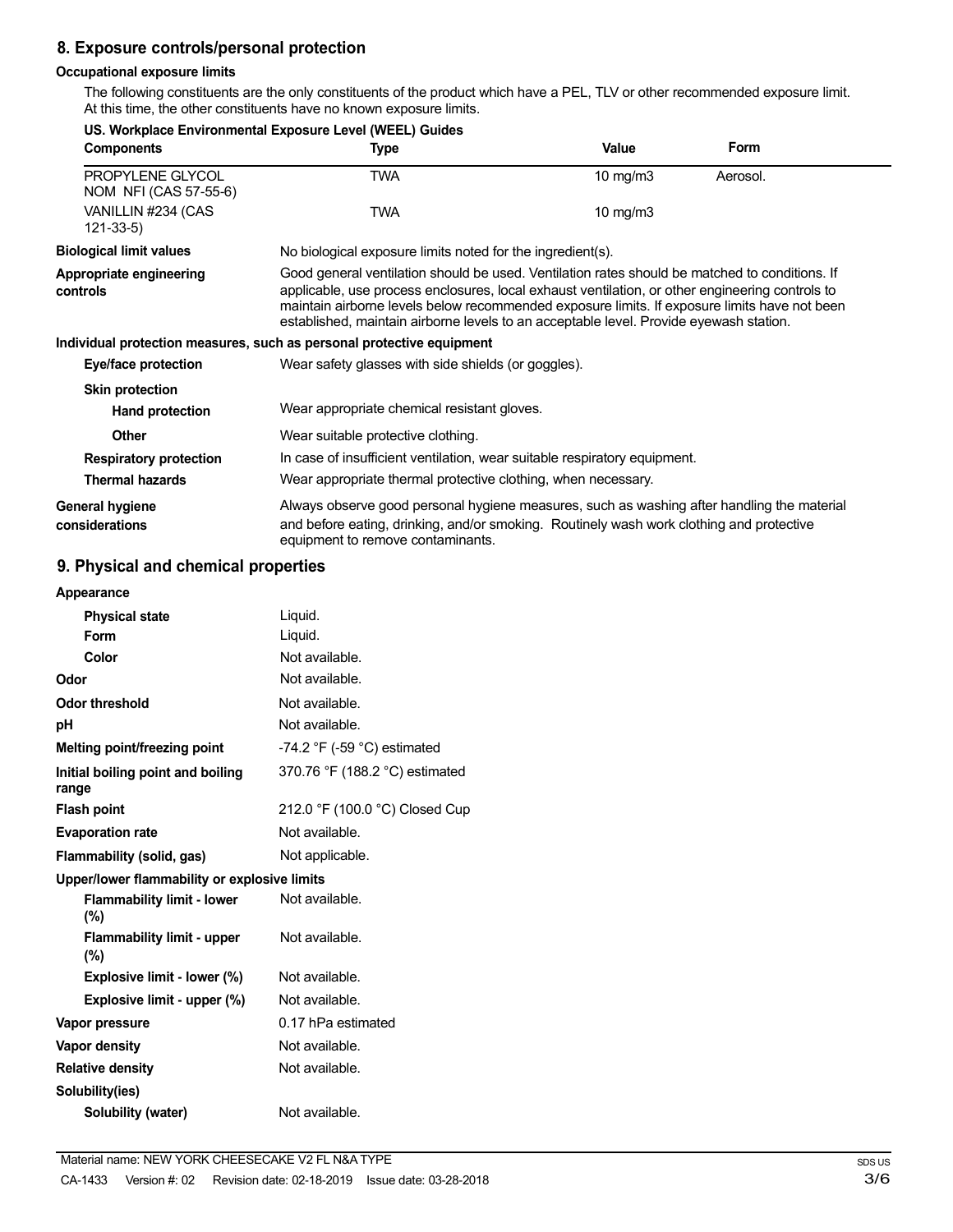| <b>Partition coefficient</b><br>(n-octanol/water)                                  | Not available.                                                                                                                                                           |
|------------------------------------------------------------------------------------|--------------------------------------------------------------------------------------------------------------------------------------------------------------------------|
| <b>Auto-ignition temperature</b>                                                   | 700 °F (371.11 °C) estimated                                                                                                                                             |
| <b>Decomposition temperature</b>                                                   | Not available.                                                                                                                                                           |
| <b>Viscosity</b>                                                                   | Not available.                                                                                                                                                           |
| <b>Other information</b>                                                           |                                                                                                                                                                          |
| <b>Explosive properties</b>                                                        | Not explosive.                                                                                                                                                           |
| <b>Flammability class</b>                                                          | Combustible IIIB estimated                                                                                                                                               |
| <b>Oxidizing properties</b>                                                        | Not oxidizing.                                                                                                                                                           |
| <b>Refractive index</b>                                                            | 1.4255 - 1.4555                                                                                                                                                          |
| <b>Specific gravity</b>                                                            | $1.03 - 1.06$                                                                                                                                                            |
| 10. Stability and reactivity                                                       |                                                                                                                                                                          |
| <b>Reactivity</b>                                                                  | The product is stable and non-reactive under normal conditions of use, storage and transport.                                                                            |
| <b>Chemical stability</b>                                                          | Material is stable under normal conditions.                                                                                                                              |
| <b>Possibility of hazardous</b><br>reactions                                       | No dangerous reaction known under conditions of normal use.                                                                                                              |
| <b>Conditions to avoid</b>                                                         | Keep away from heat, hot surfaces, sparks, open flames and other ignition sources. Avoid<br>temperatures exceeding the flash point. Contact with incompatible materials. |
| Incompatible materials                                                             | Strong oxidizing agents.                                                                                                                                                 |
| <b>Hazardous decomposition</b><br>products                                         | No hazardous decomposition products are known.                                                                                                                           |
| 11. Toxicological information                                                      |                                                                                                                                                                          |
| Information on likely routes of exposure                                           |                                                                                                                                                                          |
| <b>Inhalation</b>                                                                  | Prolonged inhalation may be harmful.                                                                                                                                     |
| <b>Skin contact</b>                                                                | No adverse effects due to skin contact are expected.                                                                                                                     |
| Eye contact                                                                        | Causes serious eye irritation.                                                                                                                                           |
| Ingestion                                                                          | Expected to be a low ingestion hazard.                                                                                                                                   |
| Symptoms related to the<br>physical, chemical and<br>toxicological characteristics | Severe eye irritation. Symptoms may include stinging, tearing, redness, swelling, and blurred<br>vision.                                                                 |
| Information on toxicological effects                                               |                                                                                                                                                                          |
| <b>Acute toxicity</b>                                                              | Not available.                                                                                                                                                           |
| Skin corrosion/irritation                                                          | Prolonged skin contact may cause temporary irritation.                                                                                                                   |
| Serious eye damage/eye<br>irritation                                               | Causes serious eye irritation.                                                                                                                                           |

**Respiratory or skin sensitization**

**Respiratory sensitization** Not a respiratory sensitizer. **Skin sensitization Germ cell mutagenicity** This product is not expected to cause skin sensitization. No data available to indicate product or any components present at greater than 0.1% are mutagenic or genotoxic. **Carcinogenicity Carcinogenicity Not classifiable as to carcinogenicity to humans. IARC Monographs. Overall Evaluation of Carcinogenicity** Not listed. **OSHA Specifically Regulated Substances (29 CFR 1910.1001-1052)** Not regulated. **US. National Toxicology Program (NTP) Report on Carcinogens** Not listed.

| <b>Reproductive toxicity</b>                          | This product is not expected to cause reproductive or developmental effects. |
|-------------------------------------------------------|------------------------------------------------------------------------------|
| Specific target organ toxicity -<br>single exposure   | Not classified.                                                              |
| Specific target organ toxicity -<br>repeated exposure | Not classified.                                                              |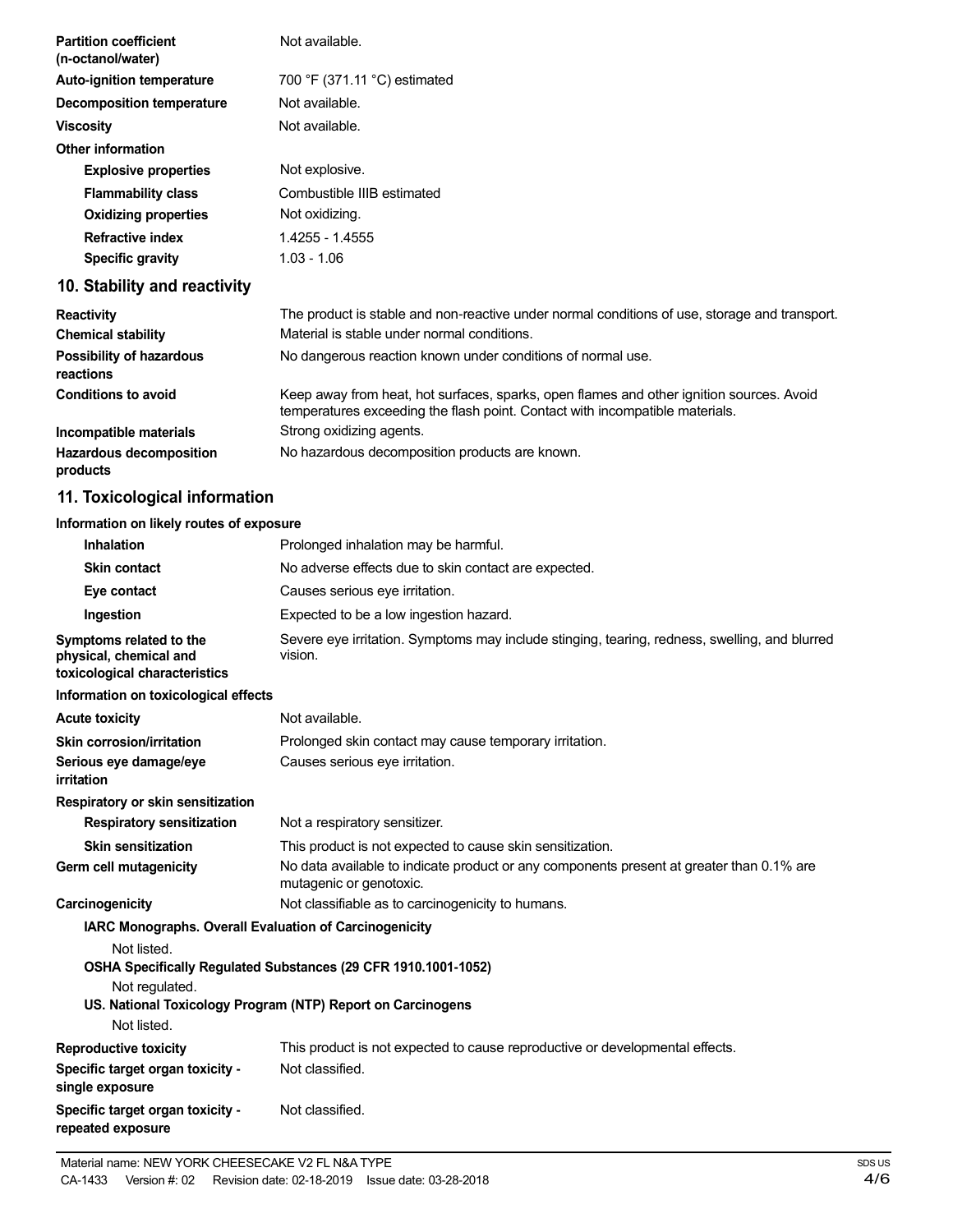| <b>Aspiration hazard</b>                          | Not an aspiration hazard.                              |                                                                                                                                                                                                       |
|---------------------------------------------------|--------------------------------------------------------|-------------------------------------------------------------------------------------------------------------------------------------------------------------------------------------------------------|
| <b>Chronic effects</b>                            | Prolonged inhalation may be harmful.                   |                                                                                                                                                                                                       |
| 12. Ecological information                        |                                                        |                                                                                                                                                                                                       |
| <b>Ecotoxicity</b>                                |                                                        | The product is not classified as environmentally hazardous. However, this does not exclude the<br>possibility that large or frequent spills can have a harmful or damaging effect on the environment. |
| Persistence and degradability                     |                                                        | No data is available on the degradability of any ingredients in the mixture.                                                                                                                          |
| <b>Bioaccumulative potential</b>                  |                                                        |                                                                                                                                                                                                       |
| Partition coefficient n-octanol / water (log Kow) |                                                        |                                                                                                                                                                                                       |
| PROPYLENE GLYCOL<br>VANILLIN #234                 | NOM NFI                                                | $-0.92$<br>1.37                                                                                                                                                                                       |
| <b>Mobility in soil</b>                           | No data available.                                     |                                                                                                                                                                                                       |
| Other adverse effects                             |                                                        | No other adverse environmental effects (e.g. ozone depletion, photochemical ozone creation<br>potential, endocrine disruption, global warming potential) are expected from this component.            |
| 13. Disposal considerations                       |                                                        |                                                                                                                                                                                                       |
| <b>Disposal instructions</b>                      |                                                        | Collect and reclaim or dispose in sealed containers at licensed waste disposal site. Dispose of<br>contents/container in accordance with local/regional/national/international regulations.           |
| Local disposal regulations                        | Dispose in accordance with all applicable regulations. |                                                                                                                                                                                                       |
| Hazardous waste code                              | disposal company.                                      | The waste code should be assigned in discussion between the user, the producer and the waste                                                                                                          |
| Waste from residues / unused<br>products          | Disposal instructions).                                | Dispose of in accordance with local regulations. Empty containers or liners may retain some<br>product residues. This material and its container must be disposed of in a safe manner (see:           |
| <b>Contaminated packaging</b>                     | disposal.                                              | Since emptied containers may retain product residue, follow label warnings even after container is<br>emptied. Empty containers should be taken to an approved waste handling site for recycling or   |
| 14. Transport information                         |                                                        |                                                                                                                                                                                                       |
| <b>DOT</b>                                        |                                                        |                                                                                                                                                                                                       |
| Not regulated as dangerous goods.                 |                                                        |                                                                                                                                                                                                       |
| <b>IATA</b>                                       |                                                        |                                                                                                                                                                                                       |
| Not regulated as dangerous goods.                 |                                                        |                                                                                                                                                                                                       |

**IMDG**

Not regulated as dangerous goods.

**Transport in bulk according to Annex II of MARPOL 73/78 and** Not established.

**the IBC Code**

### **15. Regulatory information**

**US federal regulations**

This product is a "Hazardous Chemical" as defined by the OSHA Hazard Communication Standard, 29 CFR 1910.1200.

#### **Toxic Substances Control Act (TSCA)**

#### **TSCA Section 12(b) Export Notification (40 CFR 707, Subpt. D)**

Not regulated.

## **CERCLA Hazardous Substance List (40 CFR 302.4)**

Not listed.

## **SARA 304 Emergency release notification**

Not regulated.

## **OSHA Specifically Regulated Substances (29 CFR 1910.1001-1052)**

Not regulated.

## **Superfund Amendments and Reauthorization Act of 1986 (SARA)**

## **SARA 302 Extremely hazardous substance**

Not listed.

**SARA 311/312 Hazardous chemical** No (Exempt)